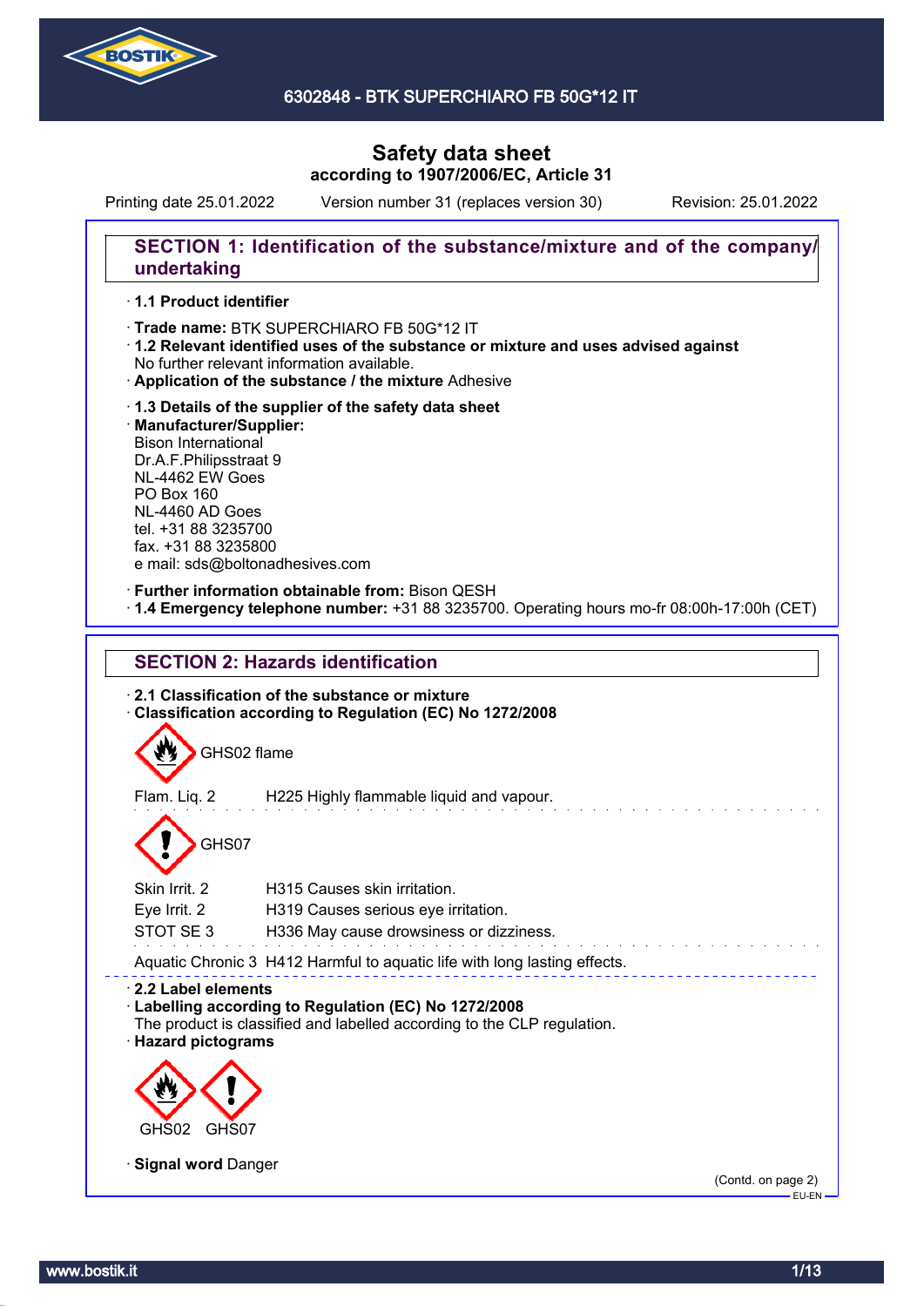

Printing date 25.01.2022 Version number 31 (replaces version 30) Revision: 25.01.2022

#### Trade name: BTK SUPERCHIARO FB 50G\*12 IT

|                          | (Contd. of page 1)                                                                                                                                                                                                                         |
|--------------------------|--------------------------------------------------------------------------------------------------------------------------------------------------------------------------------------------------------------------------------------------|
|                          | · Hazard-determining components of labelling:                                                                                                                                                                                              |
| methylcyclohexane        |                                                                                                                                                                                                                                            |
| butanone                 |                                                                                                                                                                                                                                            |
| ethyl acetate            |                                                                                                                                                                                                                                            |
| acetone                  |                                                                                                                                                                                                                                            |
| <b>Hazard statements</b> | H225 Highly flammable liquid and vapour.                                                                                                                                                                                                   |
|                          | H315 Causes skin irritation.                                                                                                                                                                                                               |
|                          | H319 Causes serious eye irritation.                                                                                                                                                                                                        |
|                          | H336 May cause drowsiness or dizziness.                                                                                                                                                                                                    |
|                          | H412 Harmful to aquatic life with long lasting effects.                                                                                                                                                                                    |
|                          | · Precautionary statements                                                                                                                                                                                                                 |
| P <sub>101</sub>         | If medical advice is needed, have product container or label at hand.                                                                                                                                                                      |
| P <sub>102</sub>         | Keep out of reach of children.                                                                                                                                                                                                             |
| P210                     | Keep away from heat, hot surfaces, sparks, open flames and other ignition sources.<br>No smoking.                                                                                                                                          |
| P261                     | Avoid breathing vapours.                                                                                                                                                                                                                   |
|                          | P370+P378 In case of fire: Use to extinguish: Water haze, Alcohol resistant foam, Fire-                                                                                                                                                    |
|                          | extinguishing powder, Carbon dioxide.                                                                                                                                                                                                      |
|                          | P403+P233 Store in a well-ventilated place. Keep container tightly closed.                                                                                                                                                                 |
| P <sub>501</sub>         | Dispose of contents/container in accordance with national regulations.                                                                                                                                                                     |
|                          | · Additional information:                                                                                                                                                                                                                  |
|                          |                                                                                                                                                                                                                                            |
|                          | EUH208 Contains Rosin. May produce an allergic reaction.                                                                                                                                                                                   |
|                          |                                                                                                                                                                                                                                            |
|                          | and use according to Regulation (EU) 2019/1148, Article 9.                                                                                                                                                                                 |
|                          | Product contains: Reportable explosives precursors. Making available, introduction, possession<br>· Labelling of packages where the contents do not exceed 125 ml                                                                          |
| · Hazard pictograms      |                                                                                                                                                                                                                                            |
|                          |                                                                                                                                                                                                                                            |
|                          |                                                                                                                                                                                                                                            |
|                          |                                                                                                                                                                                                                                            |
|                          |                                                                                                                                                                                                                                            |
| GHS02                    | GHS07                                                                                                                                                                                                                                      |
|                          |                                                                                                                                                                                                                                            |
|                          | · Signal word Danger                                                                                                                                                                                                                       |
|                          | · Hazard-determining components of labelling:                                                                                                                                                                                              |
| methylcyclohexane        |                                                                                                                                                                                                                                            |
| butanone                 |                                                                                                                                                                                                                                            |
| ethyl acetate            |                                                                                                                                                                                                                                            |
| acetone                  |                                                                                                                                                                                                                                            |
| <b>Hazard statements</b> |                                                                                                                                                                                                                                            |
|                          | H336 May cause drowsiness or dizziness.                                                                                                                                                                                                    |
|                          | H412 Harmful to aquatic life with long lasting effects.                                                                                                                                                                                    |
| P <sub>101</sub>         | · Precautionary statements                                                                                                                                                                                                                 |
| P <sub>102</sub>         | If medical advice is needed, have product container or label at hand.                                                                                                                                                                      |
| P210                     | Keep out of reach of children.                                                                                                                                                                                                             |
|                          | No smoking.                                                                                                                                                                                                                                |
|                          | Avoid breathing vapours.                                                                                                                                                                                                                   |
| P261<br>P501             | Keep away from heat, hot surfaces, sparks, open flames and other ignition sources.<br>P403+P233 Store in a well-ventilated place. Keep container tightly closed.<br>Dispose of contents/container in accordance with national regulations. |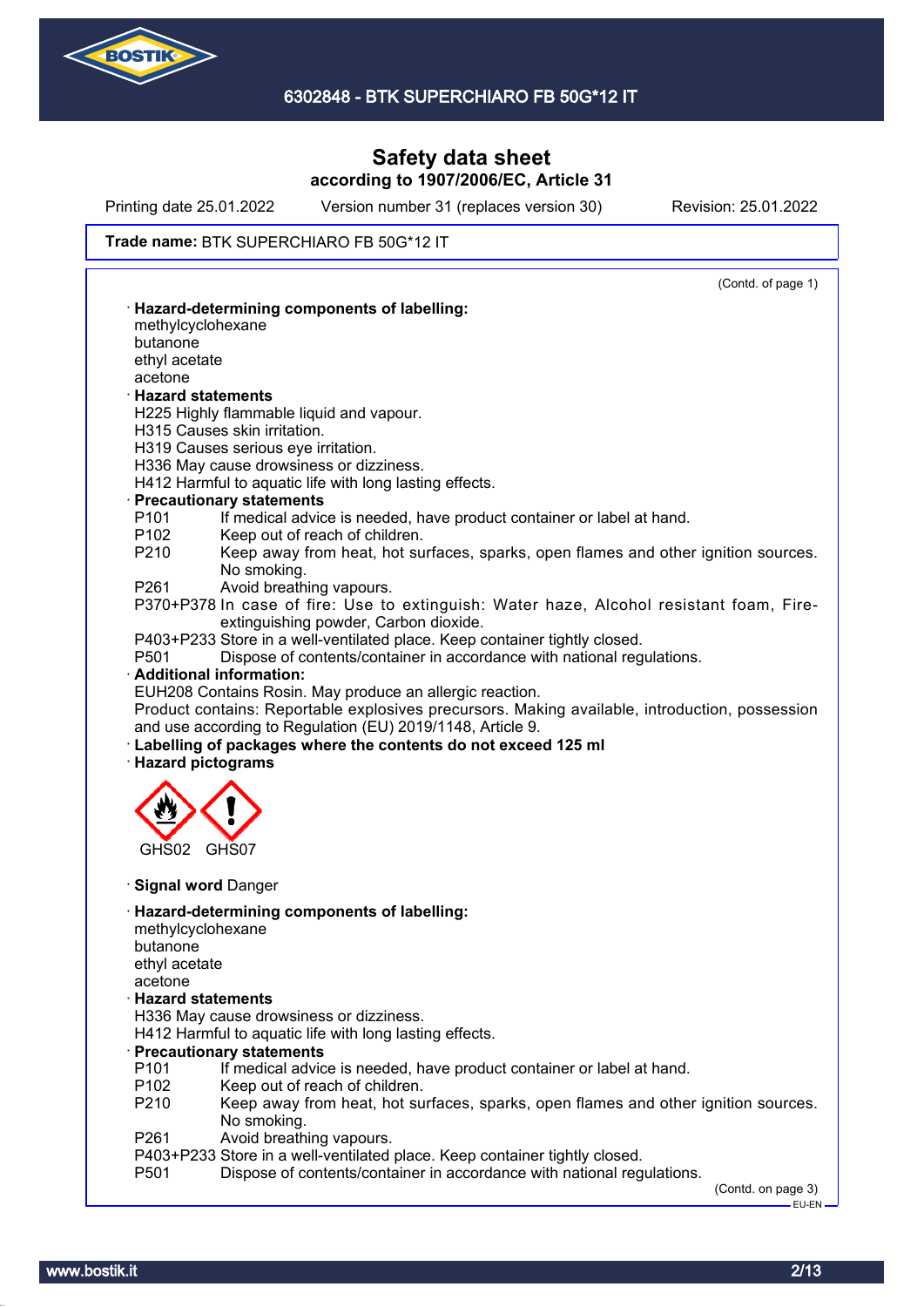

Printing date 25.01.2022 Version number 31 (replaces version 30) Revision: 25.01.2022

(Contd. of page 2)

Trade name: BTK SUPERCHIARO FB 50G\*12 IT

· **2.3 Other hazards**

· **Results of PBT and vPvB assessment**

· **PBT:** Not applicable.

· **vPvB:** Not applicable.

### · **Determination of endocrine-disrupting properties**

<u>78-93-3</u> butanone List II and the List II and the List II and the List II and the List II and the List II and the List II and the List II and the List II and the List II and the List II and the List II and the List II and

# **SECTION 3: Composition/information on ingredients**

· **3.2 Mixtures**

· **Description:** Adhesive

| Dangerous components:                                                                                         |                                                                                                                                     |                   |
|---------------------------------------------------------------------------------------------------------------|-------------------------------------------------------------------------------------------------------------------------------------|-------------------|
| CAS: 108-87-2<br>EINECS: 203-624-3<br>Index number: 601-018-00-7<br>Reg.nr.: 01-2119556887-18                 | methylcyclohexane<br>Flam. Liq. 2, H225; Asp. Tox. 1, H304;<br>♦ Aquatic Chronic 2, H411; ♦ Skin Irrit. 2,<br>H315; STOT SE 3, H336 | $≥10 - < 25%$     |
| CAS: 78-93-3<br>EINECS: 201-159-0<br>Index number: 606-002-00-3<br>Reg.nr.: 01-2119457290-43                  | butanone<br>Flam. Liq. 2, H225; $\Diamond$ Eye Irrit. 2, H319;<br>STOT SE 3, H336, EUH066                                           | 10-25%            |
| CAS: 141-78-6<br>EINECS: 205-500-4<br>Index number: 607-022-00-5<br>Reg.nr.: 01-2119475103-46-<br><b>XXXX</b> | ethyl acetate<br>$\circ$ Flam. Liq. 2, H225; $\circ$ Eye Irrit. 2, H319;<br>STOT SE 3, H336, EUH066                                 | 10-25%            |
| CAS: 67-64-1<br>EINECS: 200-662-2<br>Index number: 606-001-00-8<br>Reg.nr.: 01-2119471330-49-<br><b>XXXX</b>  | acetone<br>Eye Irrit. 2, H225; Deve Irrit. 2, H319;<br>STOT SE 3, H336                                                              | $≥2.5 - < 10%$    |
| CAS: 25085-50-1<br>ELINCS: 472-160-3<br>Reg.nr.: Exempt                                                       | Butylphenolformaldehyde resin<br>Skin Irrit. 2, H315; Eye Irrit. 2, H319; STOT<br>SE 3, H335                                        | $≥2.5 - < 10%$    |
| CAS: 8050-09-7<br>EINECS: 232-475-7<br>Index number: 650-015-00-7<br>Reg.nr.: 01-2119480418-32                | Rosin<br>Skin Sens. 1, H317                                                                                                         | $≥0.1 - 51%$      |
| CAS: 1314-13-2<br>EINECS: 215-222-5<br>Index number: 030-013-00-7<br>Reg.nr.: 01-2119463881-32                | zinc oxide<br>Aquatic Acute 1, H400; Aquatic Chronic 1,<br>H410                                                                     | $≥0.025 < 0.25\%$ |
|                                                                                                               | Additional information: For the wording of the listed hazard phrases refer to section 16.                                           | EU-EN-            |

(Contd. on page 4)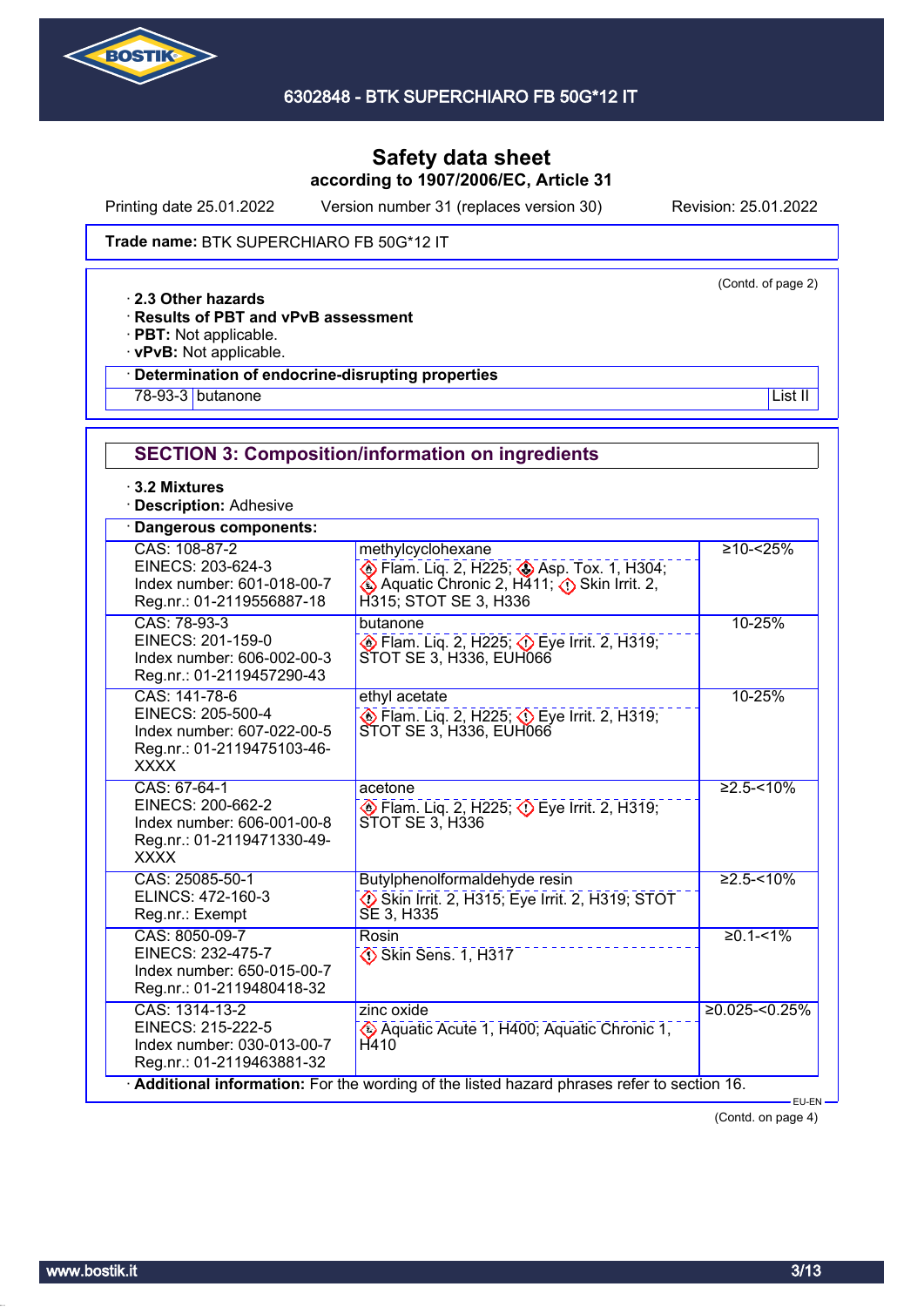

Printing date 25.01.2022 Version number 31 (replaces version 30) Revision: 25.01.2022

#### Trade name: BTK SUPERCHIARO FB 50G\*12 IT

(Contd. of page 3)

### **SECTION 4: First aid measures**

- · **4.1 Description of first aid measures**
- · **General information:** No special measures required.
- · **After inhalation:**
- In case of unconsciousness place patient stably in side position for transportation.
- · **After skin contact:** Immediately wash with water and soap and rinse thoroughly.
- · **After eye contact:**
- Rinse opened eye for several minutes under running water. If symptoms persist, consult a doctor.
- · **After swallowing:** If symptoms persist consult doctor.
- · **4.2 Most important symptoms and effects, both acute and delayed** No further relevant information available.
- · **4.3 Indication of any immediate medical attention and special treatment needed**
- No further relevant information available.

### **SECTION 5: Firefighting measures**

- · **5.1 Extinguishing media**
- · **Suitable extinguishing agents:**
- Water haze
- Alcohol resistant foam
- Fire-extinguishing powder

Carbon dioxide

- · **For safety reasons unsuitable extinguishing agents:** Water with full jet
- · **5.2 Special hazards arising from the substance or mixture**
- No further relevant information available.
- · **5.3 Advice for firefighters**
- · **Protective equipment:** No special measures required.
- · **Additional information**
- Cool endangered receptacles with water spray.

Collect contaminated fire fighting water separately. It must not enter the sewage system.

### **SECTION 6: Accidental release measures**

· **6.1 Personal precautions, protective equipment and emergency procedures** Wear protective equipment. Keep unprotected persons away. · **6.2 Environmental precautions:** Inform respective authorities in case of seepage into water course or sewage system. Do not allow to enter sewers/ surface or ground water. · **6.3 Methods and material for containment and cleaning up:** Send for recovery or disposal in suitable receptacles. Absorb with liquid-binding material (sand, diatomite, acid binders, universal binders, sawdust). Ensure adequate ventilation. · **6.4 Reference to other sections** See Section 7 for information on safe handling. See Section 8 for information on personal protection equipment.

(Contd. on page 5) EU-EN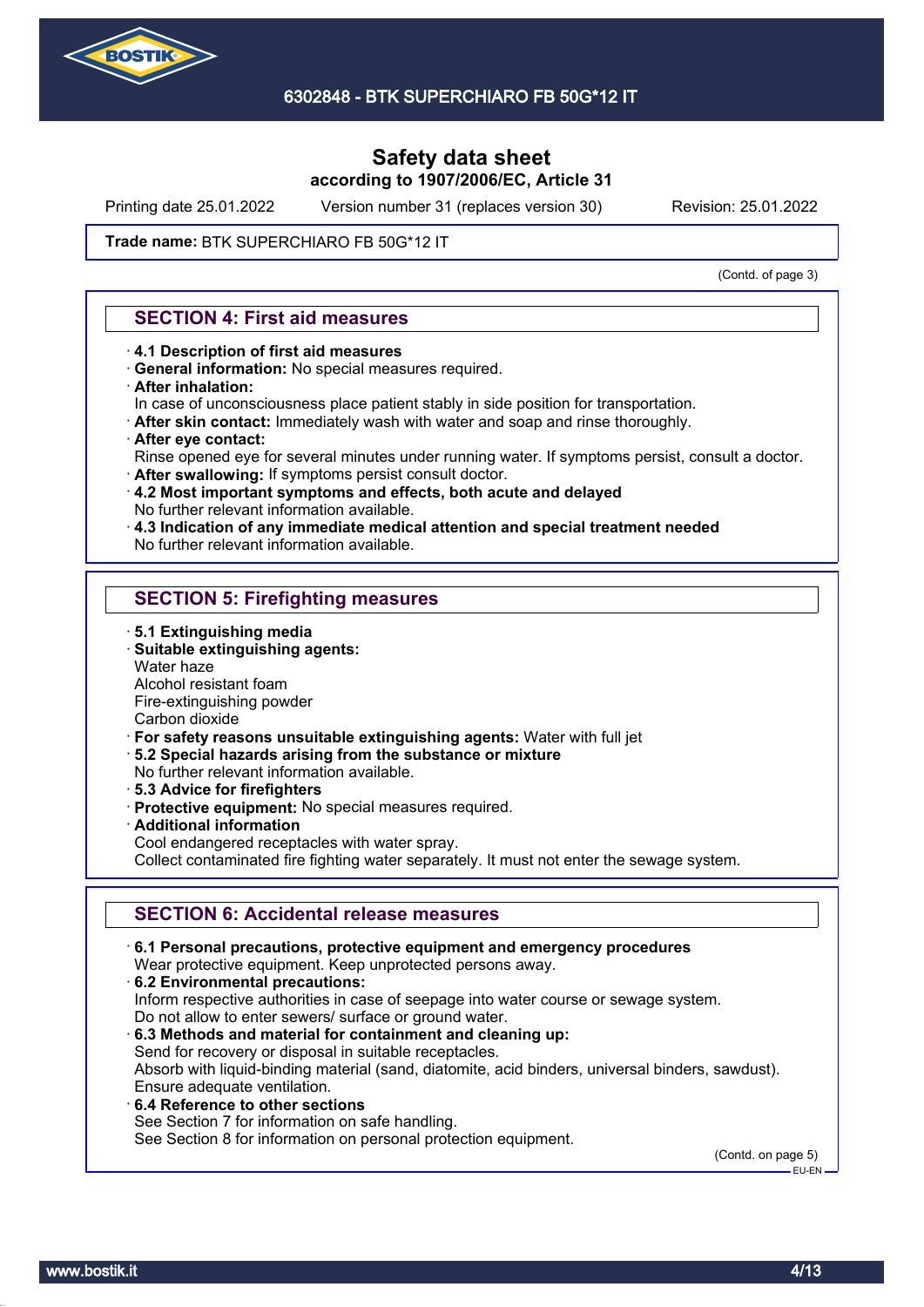

Printing date 25.01.2022 Version number 31 (replaces version 30) Revision: 25.01.2022

(Contd. of page 4)

Trade name: BTK SUPERCHIARO FB 50G\*12 IT

See Section 13 for disposal information.

## **SECTION 7: Handling and storage**

#### · **7.1 Precautions for safe handling**

Ensure good interior ventilation, especially at floor level. (Fumes are heavier than air). Ensure good ventilation/exhaustion at the workplace. Prevent formation of aerosols.

#### · **Information about fire - and explosion protection:** Keep ignition sources away - Do not smoke.

Protect against electrostatic charges.

- · **7.2 Conditions for safe storage, including any incompatibilities**
- · **Storage:**
- · **Requirements to be met by storerooms and receptacles:** Store in a cool location.
- · **Information about storage in one common storage facility:** Not required.
- · **Further information about storage conditions:**

Keep container tightly sealed.

Store in cool, dry conditions in well sealed receptacles.

- · **Storage class:** 3
- · **7.3 Specific end use(s)** No further relevant information available.

### **SECTION 8: Exposure controls/personal protection**

#### · **8.1 Control parameters**

|                  | Ingredients with limit values that require monitoring at the workplace:                                      |                       |  |  |
|------------------|--------------------------------------------------------------------------------------------------------------|-----------------------|--|--|
| 78-93-3 butanone |                                                                                                              |                       |  |  |
|                  | IOELV Short-term value: 900 mg/m <sup>3</sup> , 300 ppm<br>Long-term value: 600 mg/m <sup>3</sup> , 200 ppm  |                       |  |  |
|                  | 141-78-6 ethyl acetate                                                                                       |                       |  |  |
|                  | IOELV Short-term value: 1468 mg/m <sup>3</sup> , 400 ppm<br>Long-term value: 734 mg/m <sup>3</sup> , 200 ppm |                       |  |  |
| 67-64-1 acetone  |                                                                                                              |                       |  |  |
|                  | IOELV Long-term value: $1210$ mg/m <sup>3</sup> , 500 ppm                                                    |                       |  |  |
| <b>DNELS</b>     |                                                                                                              |                       |  |  |
| 78-93-3 butanone |                                                                                                              |                       |  |  |
| Oral             | Consumer, oral, longterm exposition                                                                          | 31 mg/kg bw/day       |  |  |
| Dermal           | Consumer, dermal, longterm exposition<br>412 mg/kg bw/day                                                    |                       |  |  |
|                  | 106 mg/m <sup>3</sup><br>Inhalative Consumer, inhalation, longterm exposition                                |                       |  |  |
|                  | 141-78-6 ethyl acetate                                                                                       |                       |  |  |
| Oral             | Consumer, oral, longterm exposition                                                                          | 4.5 mg/kg bw/day      |  |  |
| Dermal           | Consumer, dermal, longterm exposition<br>37 mg/kg bw/day                                                     |                       |  |  |
|                  | Inhalative Consumer DNEL, acute inhalation                                                                   | 734 mg/m <sup>3</sup> |  |  |
|                  | 367 mg/ $m3$<br>Consumer, inhalation, longterm exposition                                                    |                       |  |  |
|                  |                                                                                                              | (Contd. on page 6)    |  |  |
|                  |                                                                                                              | EU-EN-                |  |  |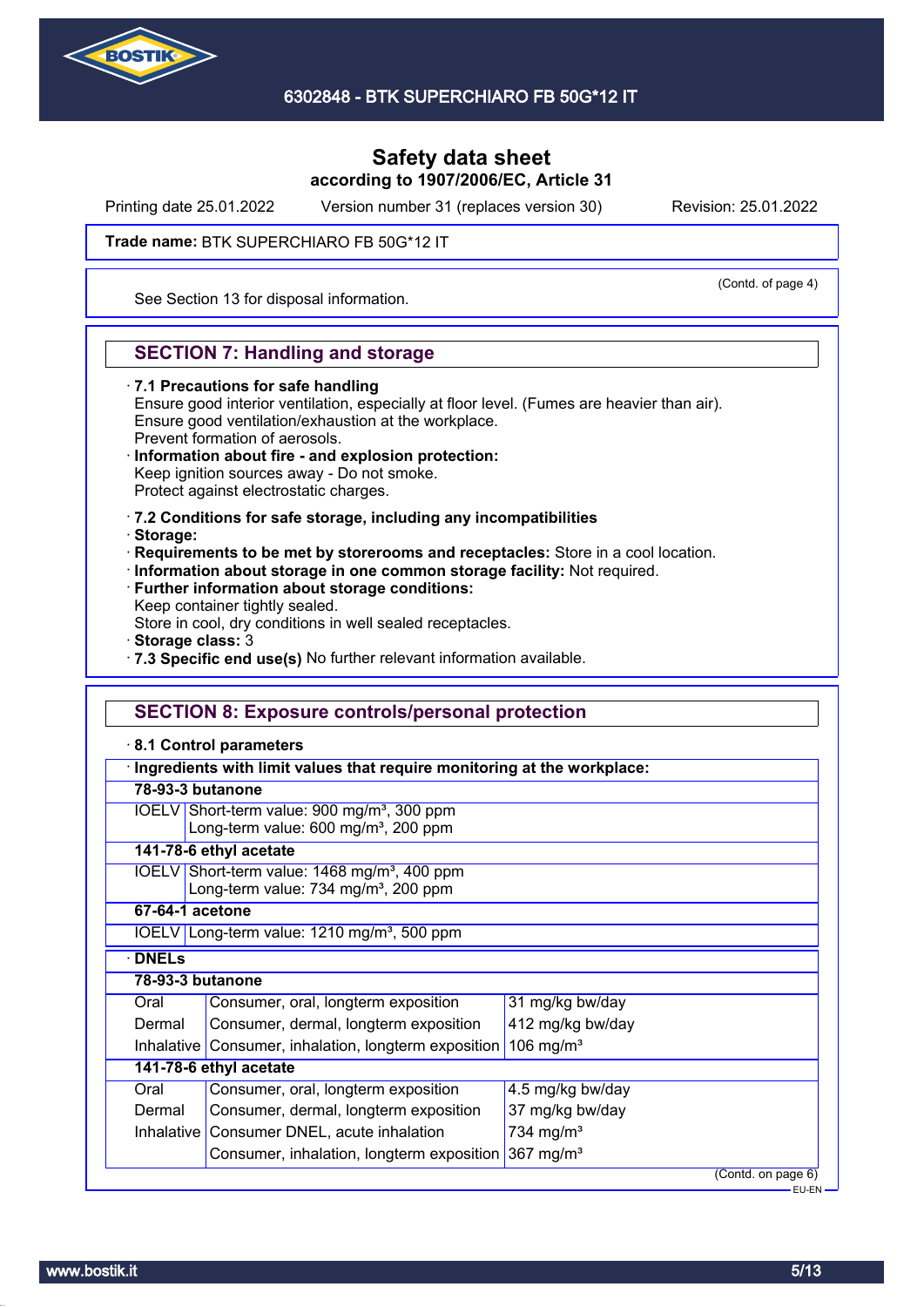

Printing date 25.01.2022 Version number 31 (replaces version 30) Revision: 25.01.2022

#### Trade name: BTK SUPERCHIARO FB 50G\*12 IT

| 67-64-1 acetone                                              |                                                                                                                                                                                                                                                                                                            | (Contd. of page 5)                                                                                                                                                                                 |
|--------------------------------------------------------------|------------------------------------------------------------------------------------------------------------------------------------------------------------------------------------------------------------------------------------------------------------------------------------------------------------|----------------------------------------------------------------------------------------------------------------------------------------------------------------------------------------------------|
| Oral                                                         | Consumer, oral, longterm exposition                                                                                                                                                                                                                                                                        | 62 mg/kg bw/day                                                                                                                                                                                    |
| Dermal                                                       | Consumer, dermal, longterm exposition                                                                                                                                                                                                                                                                      | 62 mg/kg bw/day                                                                                                                                                                                    |
|                                                              | Inhalative Consumer, inhalation, longterm exposition                                                                                                                                                                                                                                                       | $200$ mg/m <sup>3</sup>                                                                                                                                                                            |
| · PNECs                                                      |                                                                                                                                                                                                                                                                                                            |                                                                                                                                                                                                    |
| 78-93-3 butanone                                             |                                                                                                                                                                                                                                                                                                            |                                                                                                                                                                                                    |
| Fresh water                                                  | 55.8 mg/l                                                                                                                                                                                                                                                                                                  |                                                                                                                                                                                                    |
|                                                              | Marine water 55.8 mg/l                                                                                                                                                                                                                                                                                     |                                                                                                                                                                                                    |
| Soil                                                         | 22.5 mg/kg                                                                                                                                                                                                                                                                                                 |                                                                                                                                                                                                    |
|                                                              | 141-78-6 ethyl acetate                                                                                                                                                                                                                                                                                     |                                                                                                                                                                                                    |
|                                                              | Fresh water $\sqrt{0.26}$ mg/l                                                                                                                                                                                                                                                                             |                                                                                                                                                                                                    |
|                                                              | Marine water $0.026$ mg/l                                                                                                                                                                                                                                                                                  |                                                                                                                                                                                                    |
| Soil                                                         | $0.22$ mg/kg                                                                                                                                                                                                                                                                                               |                                                                                                                                                                                                    |
| 67-64-1 acetone                                              |                                                                                                                                                                                                                                                                                                            |                                                                                                                                                                                                    |
| Fresh water                                                  | 10.6 mg/l                                                                                                                                                                                                                                                                                                  |                                                                                                                                                                                                    |
|                                                              | Marine water 1.06 mg/l                                                                                                                                                                                                                                                                                     |                                                                                                                                                                                                    |
| Soil                                                         | 29.5 mg/kg                                                                                                                                                                                                                                                                                                 |                                                                                                                                                                                                    |
| Filter AX<br>Filter A<br>$\cdot$ Hand protection             | Wash hands before breaks and at the end of work.<br>Do not inhale gases / fumes / aerosols.<br>Avoid contact with the eyes and skin.<br><b>Respiratory protection:</b><br>Use suitable respiratory protective device in case of insufficient ventilation.<br>Recommended filter device for short term use: |                                                                                                                                                                                                    |
| preparation.                                                 | Solvent resistant gloves<br>Protective gloves                                                                                                                                                                                                                                                              | The glove material has to be impermeable and resistant to the product/ the substance/ the<br>Selection of the glove material on consideration of the penetration times, rates of diffusion and the |
| degradation<br><b>Material of gloves</b><br>Butyl rubber, BR |                                                                                                                                                                                                                                                                                                            |                                                                                                                                                                                                    |

(Contd. on page 7)  $-EU-EN-$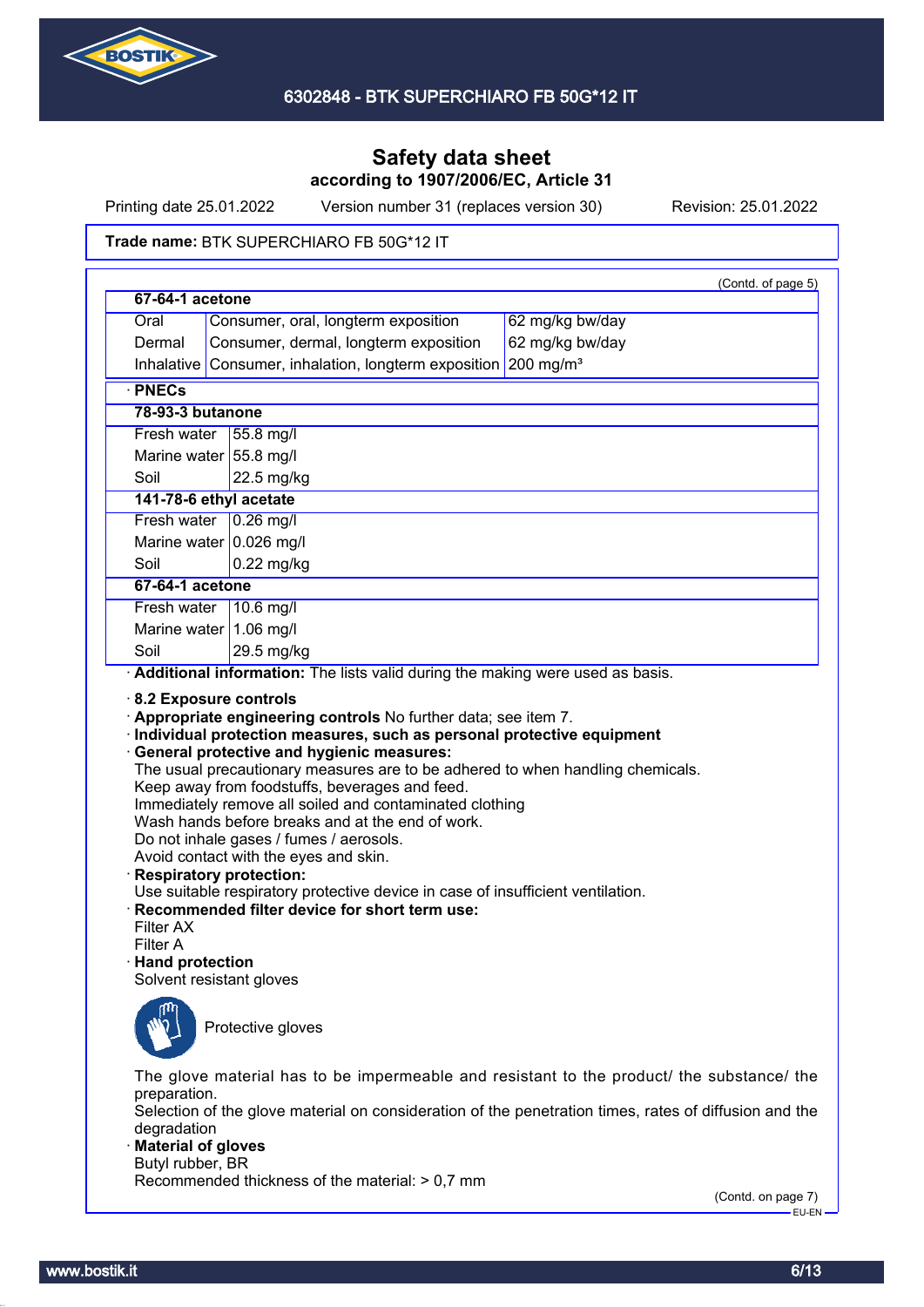

Printing date 25.01.2022 Version number 31 (replaces version 30) Revision: 25.01.2022

(Contd. of page 6)

#### Trade name: BTK SUPERCHIARO FB 50G\*12 IT

· **Penetration time of glove material**

For the mixture of chemicals mentioned below the penetration time has to be at least 120 minutes (Permeation according to EN 374 Part 3: Level 4).

#### · **Eye/face protection**



Tightly sealed goggles

Goggles recommended during refilling · **Body protection:** Use protective suit. Solvent resistant protective clothing

### **SECTION 9: Physical and chemical properties**

| 9.1 Information on basic physical and chemical properties<br><b>General Information</b> |                                                                                                                                                                          |
|-----------------------------------------------------------------------------------------|--------------------------------------------------------------------------------------------------------------------------------------------------------------------------|
| · Physical state                                                                        | Fluid                                                                                                                                                                    |
| · Colour:                                                                               | Yellow                                                                                                                                                                   |
| · Odour:                                                                                | Characteristic                                                                                                                                                           |
| Odour threshold:                                                                        | Not determined.                                                                                                                                                          |
| · Melting point/freezing point:                                                         | Undetermined.                                                                                                                                                            |
| · Boiling point or initial boiling point and                                            |                                                                                                                                                                          |
| boiling range                                                                           | 55.8-56.6 °C                                                                                                                                                             |
| · Flammability                                                                          | Not applicable.                                                                                                                                                          |
| · Lower and upper explosion limit                                                       |                                                                                                                                                                          |
| · Lower:                                                                                | 1.8 Vol %                                                                                                                                                                |
| · Upper:                                                                                | 11.5 Vol %                                                                                                                                                               |
| · Flash point:                                                                          | $-4 °C$                                                                                                                                                                  |
| · Auto-ignition temperature:                                                            | Product is not selfigniting.                                                                                                                                             |
| Decomposition temperature:                                                              | Not determined.                                                                                                                                                          |
| · pH                                                                                    | Not determined.                                                                                                                                                          |
| · Viscosity:                                                                            |                                                                                                                                                                          |
| <b>Kinematic viscosity</b>                                                              | Not determined.                                                                                                                                                          |
| Dynamic at 20 °C:                                                                       | 2500 mPas                                                                                                                                                                |
| · Solubility                                                                            |                                                                                                                                                                          |
| $\cdot$ water:                                                                          | Not miscible or difficult to mix.                                                                                                                                        |
| · Partition coefficient n-octanol/water (log                                            |                                                                                                                                                                          |
| value)                                                                                  | Not determined.                                                                                                                                                          |
| Vapour pressure at 20 °C:                                                               | 105 hPa                                                                                                                                                                  |
| · Density and/or relative density                                                       |                                                                                                                                                                          |
| · Density at 20 °C:                                                                     | 0.933-~0.933 g/cm <sup>3</sup>                                                                                                                                           |
| · Relative density                                                                      | Not determined.                                                                                                                                                          |
| · Vapour density                                                                        | Not determined.                                                                                                                                                          |
|                                                                                         |                                                                                                                                                                          |
| ⋅ 9.2 Other information                                                                 | All relevant physical data were determined for the<br>mixture. All non-determined data are not<br>measurable or not relevant for the<br>characterization of the mixture. |
|                                                                                         | (Contd. on page 8)                                                                                                                                                       |
|                                                                                         | <b>EU-EN-</b>                                                                                                                                                            |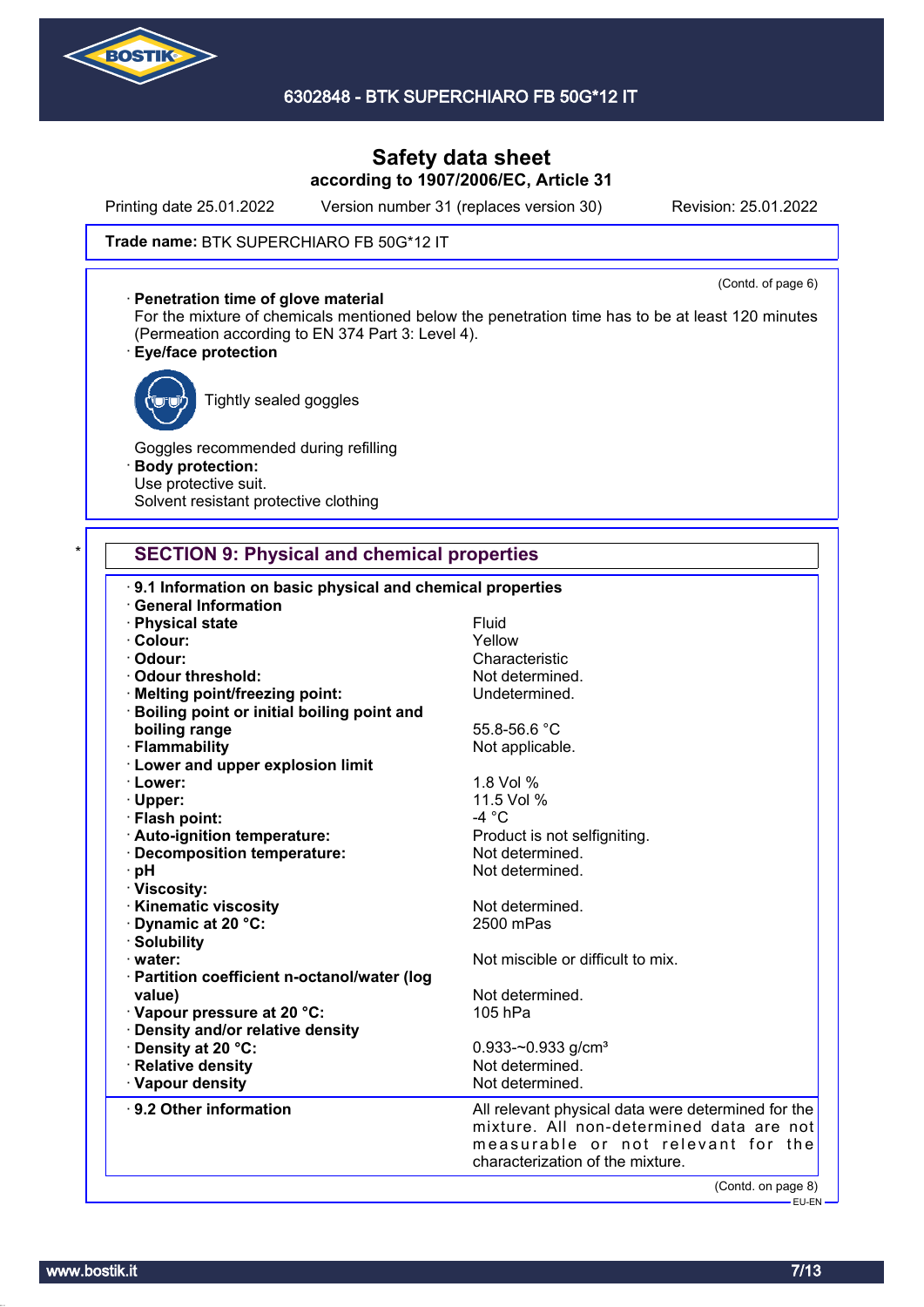

Printing date 25.01.2022 Version number 31 (replaces version 30) Revision: 25.01.2022

#### Trade name: BTK SUPERCHIARO FB 50G\*12 IT

|                                                         | (Contd. of page 7)                              |
|---------------------------------------------------------|-------------------------------------------------|
| · Appearance:                                           |                                                 |
| $\cdot$ Form:                                           | Fluid                                           |
| Important information on protection of health           |                                                 |
| and environment, and on safety.                         |                                                 |
| · Ignition temperature:                                 | 260 °C                                          |
| <b>Explosive properties:</b>                            | Product is not explosive. However, formation of |
|                                                         | explosive air/vapour mixtures are possible.     |
| · Solvent content:                                      |                                                 |
| Organic solvents:                                       | 77.5 %                                          |
| · Water:                                                | 0.2%                                            |
| · Solids content:                                       | 22.4 %                                          |
| Change in condition                                     |                                                 |
| <b>Evaporation rate</b>                                 | Not determined.                                 |
| · Flammable gases                                       | Void                                            |
| · Information with regard to physical hazard<br>classes |                                                 |
|                                                         |                                                 |
| · Aerosols                                              | Void                                            |
| Oxidising gases                                         | Void                                            |
| · Gases under pressure                                  | Void                                            |
| · Flammable liquids                                     | Highly flammable liquid and vapour.             |
| · Flammable solids                                      | Void                                            |
| ⋅ Self-reactive substances and mixtures                 | Void                                            |
| · Pyrophoric liquids                                    | Void                                            |
| · Pyrophoric solids                                     | Void                                            |
| <b>Self-heating substances and mixtures</b>             | Void                                            |
| Substances and mixtures, which emit                     |                                                 |
| flammable gases in contact with water                   | Void                                            |
| · Oxidising liquids                                     | Void                                            |
| Oxidising solids                                        | Void                                            |
| Organic peroxides                                       | Void                                            |
|                                                         |                                                 |
| Corrosive to metals                                     | Void                                            |

### **SECTION 10: Stability and reactivity**

- · **10.1 Reactivity** No further relevant information available.
- · **10.2 Chemical stability**
- · **Thermal decomposition / conditions to be avoided:**

No decomposition if used according to specifications.

- · **10.3 Possibility of hazardous reactions** No dangerous reactions known.
- · **10.4 Conditions to avoid** No further relevant information available.
- · **10.5 Incompatible materials:** No further relevant information available.
- · **10.6 Hazardous decomposition products:** Danger of forming toxic pyrolysis products.

(Contd. on page 9)

EU-EN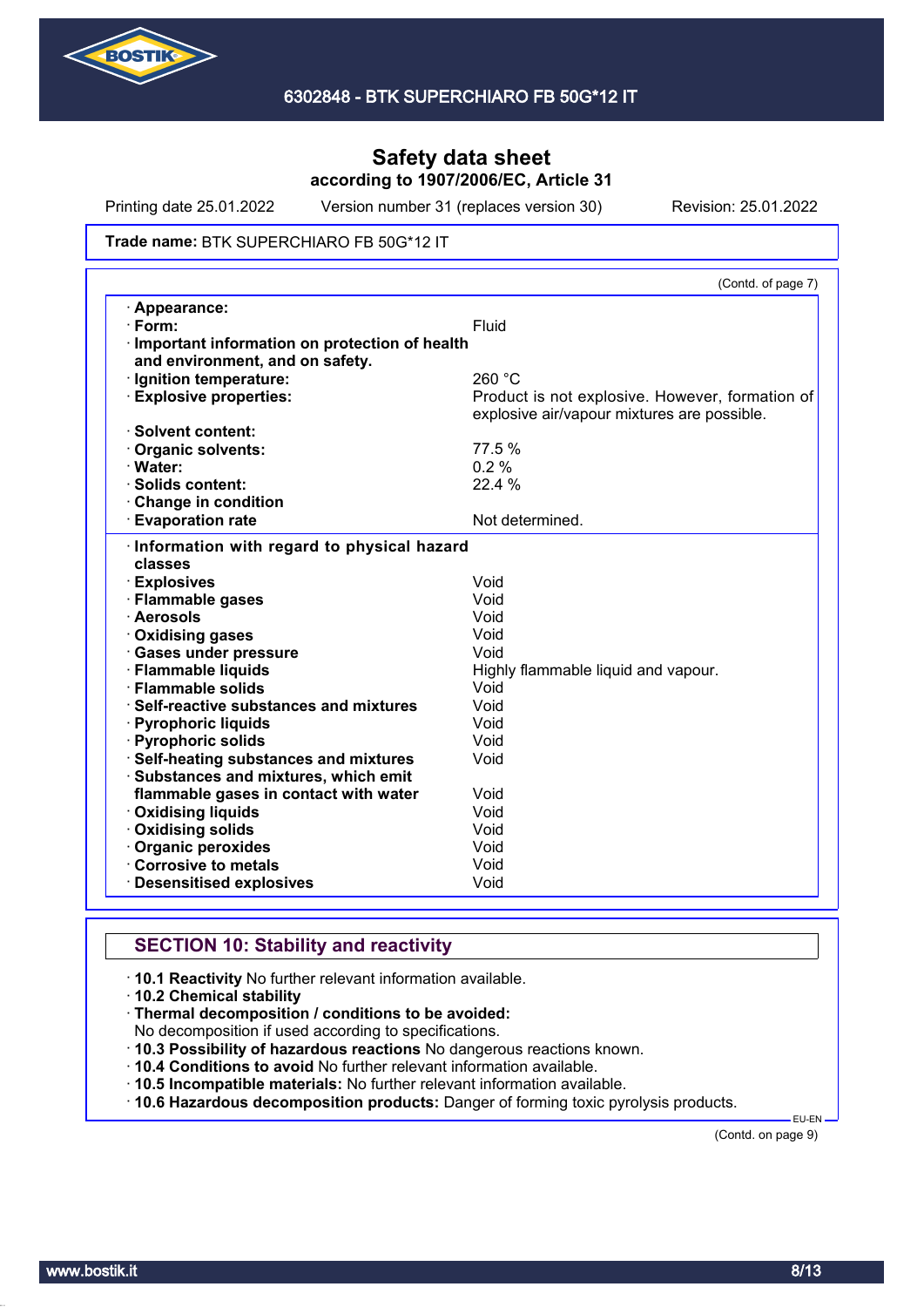

Printing date 25.01.2022 Version number 31 (replaces version 30) Revision: 25.01.2022

#### Trade name: BTK SUPERCHIARO FB 50G\*12 IT

(Contd. of page 8)

|                  |                               | · LD/LC50 values relevant for classification:                                                                                                                                                                                                                                                                                                                                                                                                                                           |
|------------------|-------------------------------|-----------------------------------------------------------------------------------------------------------------------------------------------------------------------------------------------------------------------------------------------------------------------------------------------------------------------------------------------------------------------------------------------------------------------------------------------------------------------------------------|
|                  | 108-87-2 methylcyclohexane    |                                                                                                                                                                                                                                                                                                                                                                                                                                                                                         |
| Oral             | LD50                          | 2250 mg/kg (mouse)                                                                                                                                                                                                                                                                                                                                                                                                                                                                      |
| 78-93-3 butanone |                               |                                                                                                                                                                                                                                                                                                                                                                                                                                                                                         |
| Oral             | <b>LD50</b>                   | 3300 mg/kg (rat)                                                                                                                                                                                                                                                                                                                                                                                                                                                                        |
| Dermal           | LD50                          | 5000 mg/kg (rabbit)                                                                                                                                                                                                                                                                                                                                                                                                                                                                     |
|                  | 141-78-6 ethyl acetate        |                                                                                                                                                                                                                                                                                                                                                                                                                                                                                         |
| Oral             | <b>LD50</b>                   | 5620 mg/kg (rabbit)                                                                                                                                                                                                                                                                                                                                                                                                                                                                     |
|                  |                               | Inhalative LC50/4 h 1600 mg/l (rat)                                                                                                                                                                                                                                                                                                                                                                                                                                                     |
| 67-64-1 acetone  |                               |                                                                                                                                                                                                                                                                                                                                                                                                                                                                                         |
| Oral             | LD <sub>50</sub>              | 5800 mg/kg (rat)                                                                                                                                                                                                                                                                                                                                                                                                                                                                        |
| Dermal           | LD50                          | 20000 mg/kg (rabbit)                                                                                                                                                                                                                                                                                                                                                                                                                                                                    |
|                  | 1314-13-2 zinc oxide          |                                                                                                                                                                                                                                                                                                                                                                                                                                                                                         |
| Oral             | LD50                          | >5000 mg/kg (rat)                                                                                                                                                                                                                                                                                                                                                                                                                                                                       |
| Not applicable.  | <b>Germ cell mutagenicity</b> | Serious eye damage/irritation Causes serious eye irritation.<br>Respiratory or skin sensitisation Based on available data, the classification criteria are not met.<br>Based on available data, the classification criteria are not met.<br>Carcinogenicity Based on available data, the classification criteria are not met.<br>· Reproductive toxicity Based on available data, the classification criteria are not met.<br>· STOT-single exposure May cause drowsiness or dizziness. |
|                  | Sensitisation Not applicable. | STOT-repeated exposure Based on available data, the classification criteria are not met.<br>· Aspiration hazard Based on available data, the classification criteria are not met.<br>· Additional toxicological information:<br>· Acute effects (acute toxicity, irritation and corrosivity) Not applicable.<br>· Repeated dose toxicity Not applicable.                                                                                                                                |
|                  |                               | 11.2 Information on other hazards                                                                                                                                                                                                                                                                                                                                                                                                                                                       |
| 78-93-3 butanone |                               | <b>Endocrine disrupting properties</b><br>List II                                                                                                                                                                                                                                                                                                                                                                                                                                       |
|                  |                               | <b>SECTION 12: Ecological information</b>                                                                                                                                                                                                                                                                                                                                                                                                                                               |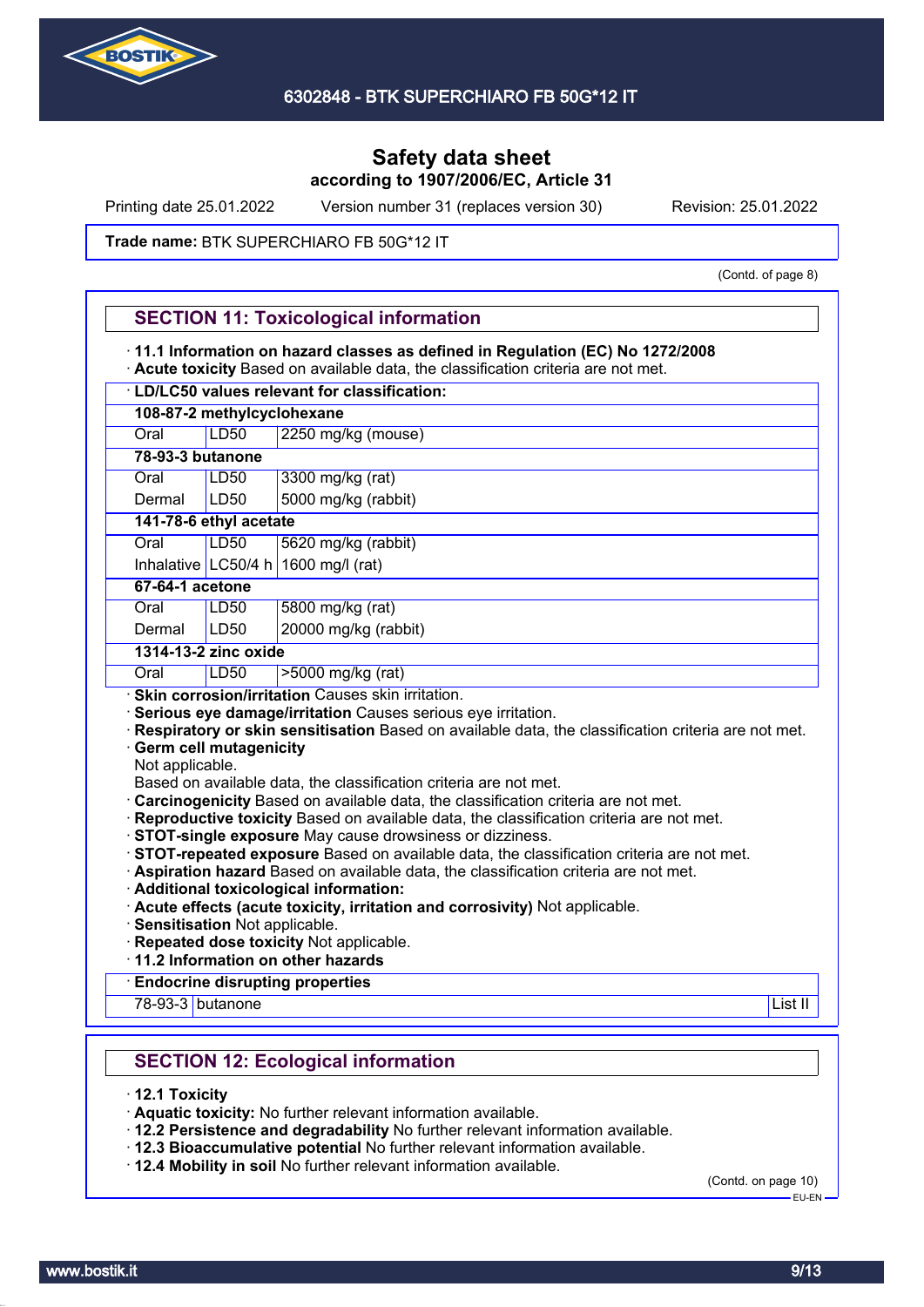

Printing date 25.01.2022 Version number 31 (replaces version 30) Revision: 25.01.2022

(Contd. of page 9)

#### Trade name: BTK SUPERCHIARO FB 50G\*12 IT

· **12.5 Results of PBT and vPvB assessment**

- · **PBT:** Not applicable.
- · **vPvB:** Not applicable.
- · **12.6 Endocrine disrupting properties**

For information on endocrine disrupting properties see section 11.

- · **12.7 Other adverse effects**
- · **Remark:** Harmful to fish
- · **Additional ecological information:**
- · **General notes:**

Water hazard class 2 (German Regulation) (Self-assessment): hazardous for water Do not allow product to reach ground water, water course or sewage system. Danger to drinking water if even small quantities leak into the ground. Harmful to aquatic organisms

### **SECTION 13: Disposal considerations**

- · **13.1 Waste treatment methods**
- · **Recommendation**

Must not be disposed together with household garbage. Do not allow product to reach sewage system.

Disposal must be made according to official regulations.

- · **Uncleaned packaging:**
- · **Recommendation:**

Packagings that may not be cleansed are to be disposed of in the same manner as the product.

| 14.1 UN number or ID number<br>· ADR/ADN, IMDG, IATA            | UN1133                             |  |
|-----------------------------------------------------------------|------------------------------------|--|
| 14.2 UN proper shipping name<br>$\cdot$ ADR/ADN<br>· IMDG, IATA | 1133 ADHESIVES<br><b>ADHESIVES</b> |  |
| 14.3 Transport hazard class(es)<br>· ADR/ADN                    |                                    |  |
| · Class<br>$\cdot$ Label                                        | 3 (F1) Flammable liquids.<br>3     |  |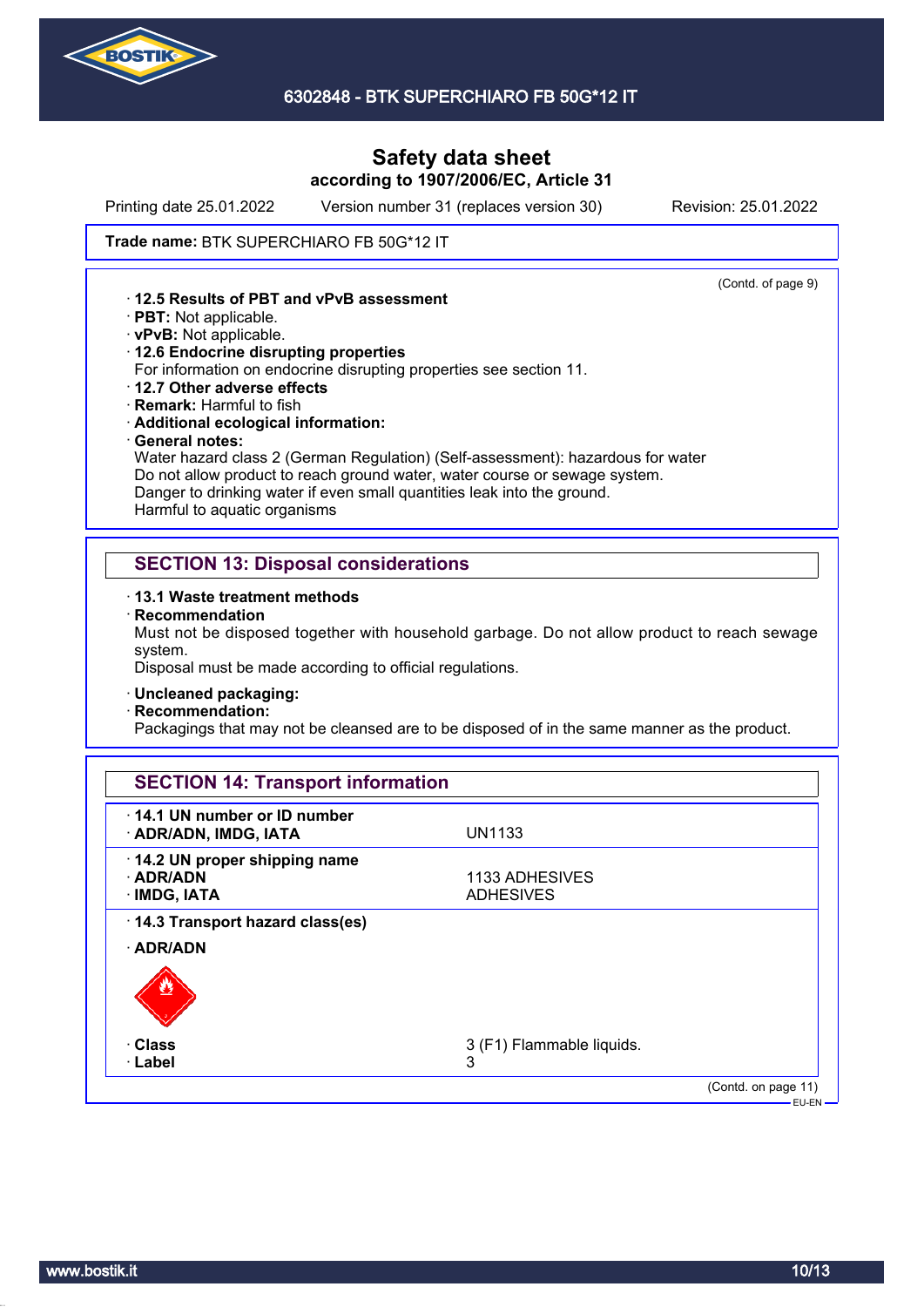

Printing date 25.01.2022 Version number 31 (replaces version 30) Revision: 25.01.2022

Trade name: BTK SUPERCHIARO FB 50G\*12 IT

|                                                                                             | (Contd. of page 10)                                                                                                                                                       |
|---------------------------------------------------------------------------------------------|---------------------------------------------------------------------------------------------------------------------------------------------------------------------------|
| · IMDG, IATA                                                                                |                                                                                                                                                                           |
|                                                                                             |                                                                                                                                                                           |
| <b>Class</b><br>· Label                                                                     | 3 Flammable liquids.<br>3                                                                                                                                                 |
| 14.4 Packing group<br>· ADR/ADN, IMDG, IATA                                                 | Ш                                                                                                                                                                         |
| · 14.5 Environmental hazards:<br>· Marine pollutant:                                        | No                                                                                                                                                                        |
| 14.6 Special precautions for user                                                           | Warning: Flammable liquids.                                                                                                                                               |
| · Hazard identification number (Kemler code): -<br>· EMS Number:<br><b>Stowage Category</b> | $F-E$ , S-D<br>A                                                                                                                                                          |
| 14.7 Maritime transport in bulk according to<br><b>IMO instruments</b>                      | Not applicable.                                                                                                                                                           |
| Transport/Additional information:<br><b>Quantity limitations</b>                            | On passenger aircraft/rail: 60 L<br>On cargo aircraft only: 220 L                                                                                                         |
| · ADR/ADN<br>· Limited quantities (LQ)<br><b>Excepted quantities (EQ)</b>                   | 5L<br>Code: E1<br>Maximum net quantity per inner packaging: 30 ml<br>Maximum net quantity per outer packaging: 1000<br>ml                                                 |
| · Transport category<br>· Tunnel restriction code                                           | 3<br>E                                                                                                                                                                    |
| ·IMDG<br>· Limited quantities (LQ)<br><b>Excepted quantities (EQ)</b>                       | 5L<br>Code: E1<br>Maximum net quantity per inner packaging: 30 ml<br>Maximum net quantity per outer packaging: 1000                                                       |
| · Remarks:                                                                                  | ml<br>Under certain conditions substances in Class 3<br>(flammable liquids) can be classified in<br>packinggroup III.<br>See IMDG, Part 2, Chapter 2.3, Paragraph 2.3.2.2 |
| · UN "Model Regulation":                                                                    | UN 1133 ADHESIVES, 3, III                                                                                                                                                 |

(Contd. on page 12)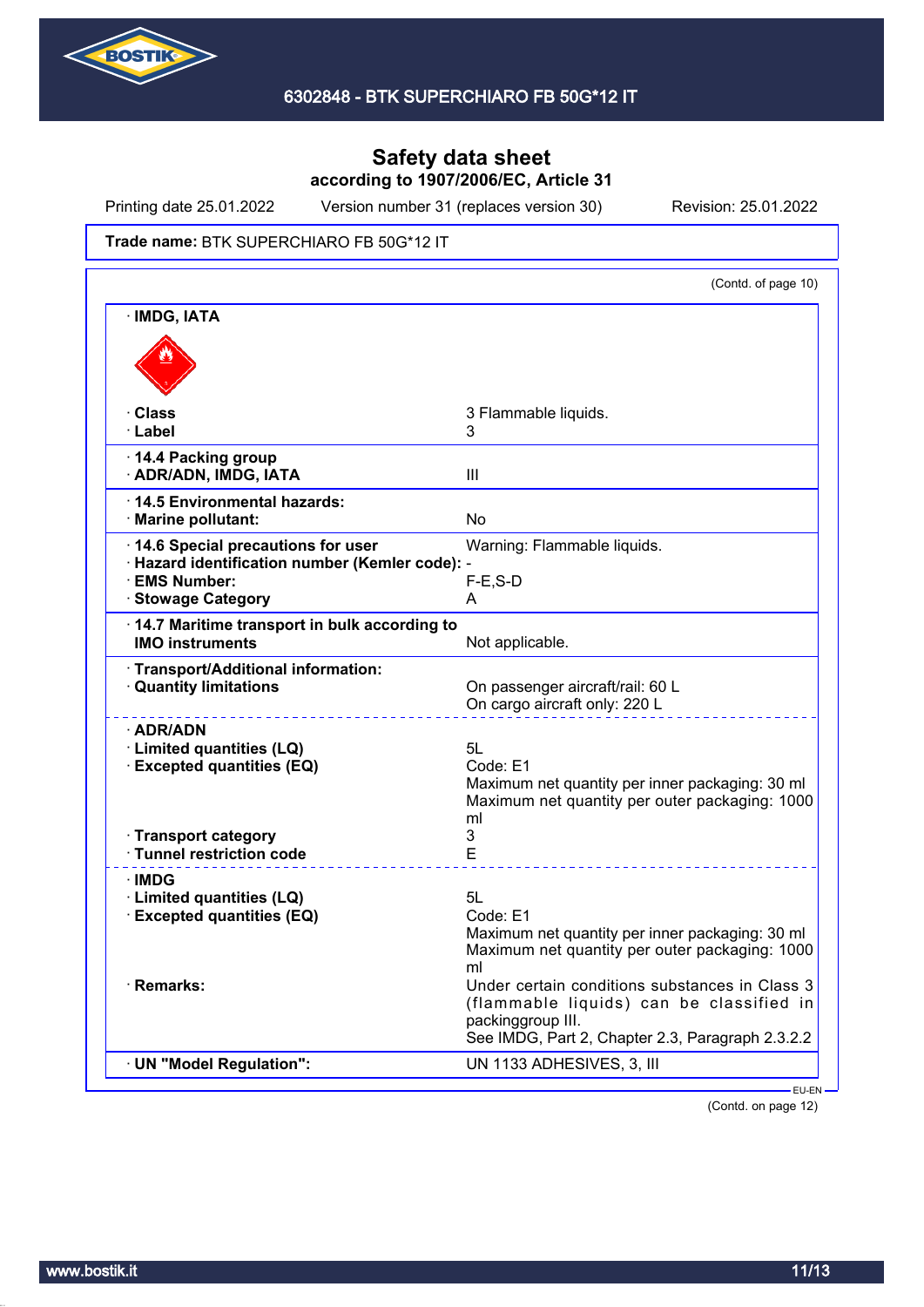

Printing date 25.01.2022 Version number 31 (replaces version 30) Revision: 25.01.2022

#### Trade name: BTK SUPERCHIARO FB 50G\*12 IT

(Contd. of page 11)

### **SECTION 15: Regulatory information**

- · **15.1 Safety, health and environmental regulations/legislation specific for the substance or mixture**
- · **Directive 2012/18/EU**
- · **Named dangerous substances ANNEX I** None of the ingredients is listed.
- · **Seveso category** P5c FLAMMABLE LIQUIDS
- · **Qualifying quantity (tonnes) for the application of lower-tier requirements** 5000 t
- · **Qualifying quantity (tonnes) for the application of upper-tier requirements** 50000 t
- **REGULATION (EC) No 1907/2006 ANNEX XVII** Conditions of restriction: 3
- · **DIRECTIVE 2011/65/EU on the restriction of the use of certain hazardous substances in electrical and electronic equipment – Annex II**
- None of the ingredients is listed.
- · **REGULATION (EU) 2019/1148**
- · **Annex I RESTRICTED EXPLOSIVES PRECURSORS (Upper limit value for the purpose of licensing under Article 5(3))**

None of the ingredients is listed.

· **Annex II - REPORTABLE EXPLOSIVES PRECURSORS**

67-64-1 acetone

· **Regulation (EC) No 273/2004 on drug precursors**

78-93-3 butanone 3

 $67-64-1$  acetone  $\hspace{1.5cm}$  3

· **Regulation (EC) No 111/2005 laying down rules for the monitoring of trade between the Community and third countries in drug precursors**

78-93-3 butanone 3

67-64-1 acetone 3

· **15.2 Chemical safety assessment:** A Chemical Safety Assessment has not been carried out.

#### **SECTION 16: Other information**

This information is based on our present knowledge. However, this shall not constitute a guarantee for any specific product features and shall not establish a legally valid contractual relationship.

#### · **Relevant phrases**

- H225 Highly flammable liquid and vapour.<br>H304 May be fatal if swallowed and enters
- H304 May be fatal if swallowed and enters airways.<br>H315 Causes skin irritation.
- Causes skin irritation.
- H317 May cause an allergic skin reaction.
- H319 Causes serious eye irritation.
- H335 May cause respiratory irritation.
- H336 May cause drowsiness or dizziness.
- H400 Very toxic to aquatic life.
- H410 Very toxic to aquatic life with long lasting effects.
- H411 Toxic to aquatic life with long lasting effects.

EUH066 Repeated exposure may cause skin dryness or cracking.

(Contd. on page 13)